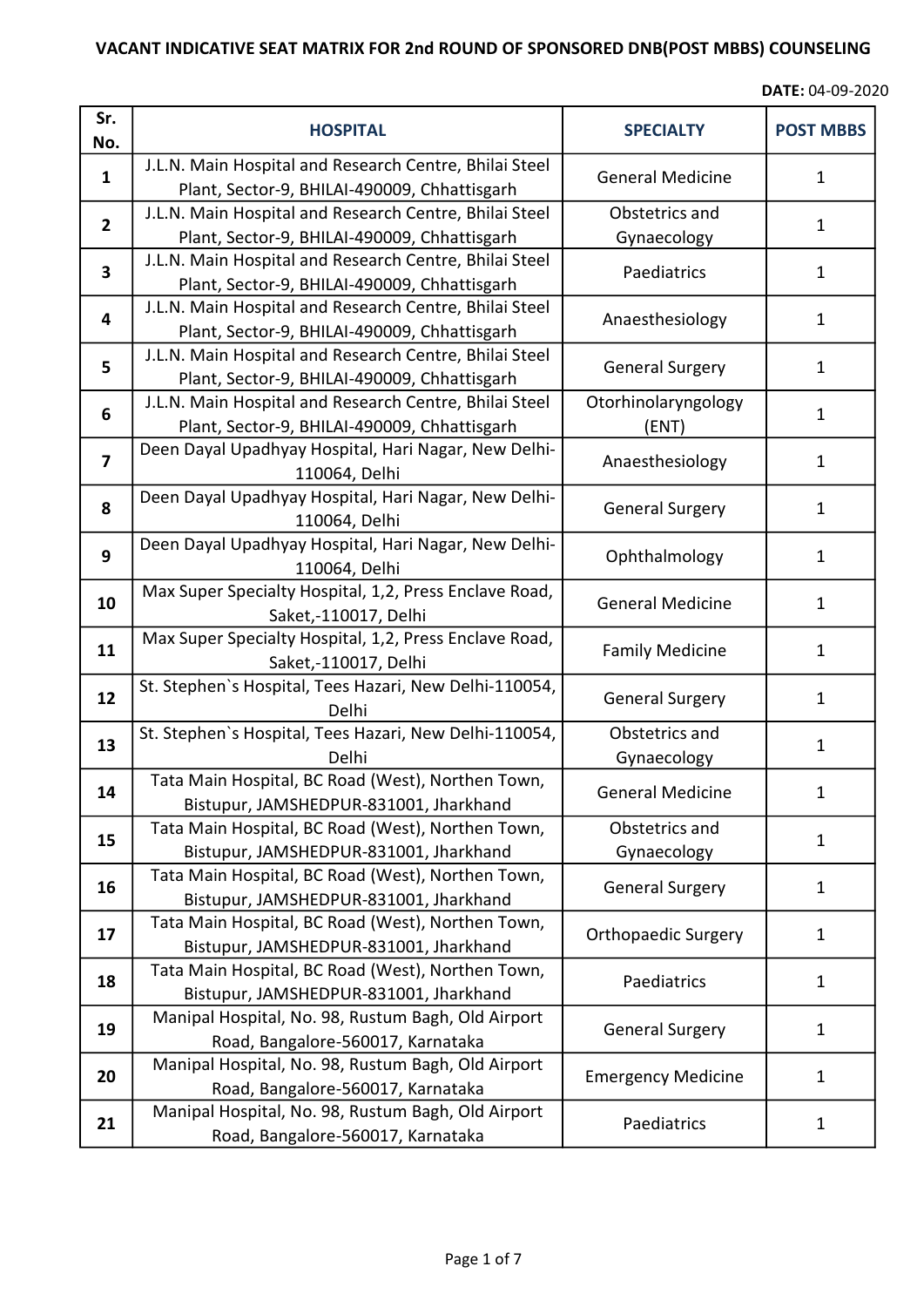| Sr.<br>No. | <b>HOSPITAL</b>                                                                                                                                          | <b>SPECIALTY</b>                         | <b>POST MBBS</b> |
|------------|----------------------------------------------------------------------------------------------------------------------------------------------------------|------------------------------------------|------------------|
| 22         | Narayana Hrudayalaya Hospital, (NH-Narayana Health<br>City, Bangalore) #258/A, Bommasandra Industrial Area,<br>Anekal Taluk, Bangalore-560099, Karnataka | Anaesthesiology                          | $\mathbf{1}$     |
| 23         | Narayana Hrudayalaya Hospital, (NH-Narayana Health<br>City, Bangalore) #258/A, Bommasandra Industrial Area,<br>Anekal Taluk, Bangalore-560099, Karnataka | <b>General Surgery</b>                   | $\mathbf{1}$     |
| 24         | P.D. Hinduja National Hospital and Medical Research<br>Centre, Veer Savarkar Marg, Mahim, Mumbai-400016,<br>Maharashtra                                  | <b>Emergency Medicine</b>                | $\mathbf{1}$     |
| 25         | Apollo Hospital, 21, Greams lane, Off Greams Rd,<br>Thousand Lights, Chennai.-600006, Tamil Nadu                                                         | Neuro Surgery (Direct 6<br>Years Course) | $\mathbf{1}$     |
| 26         | Kovai Medical Centre, Post Box No. 3209, Avinashi<br>Road, Civil Arodrom Post, COIMBATORE-641014, Tamil<br>Nadu                                          | <b>General Medicine</b>                  | 1                |
| 27         | Kovai Medical Centre, Post Box No. 3209, Avinashi<br>Road, Civil Arodrom Post, COIMBATORE-641014, Tamil<br>Nadu                                          | Anaesthesiology                          | 1                |
| 28         | Kovai Medical Centre, Post Box No. 3209, Avinashi<br>Road, Civil Arodrom Post, COIMBATORE-641014, Tamil<br>Nadu                                          | <b>General Surgery</b>                   | 1                |
| 29         | Kovai Medical Centre, Post Box No. 3209, Avinashi<br>Road, Civil Arodrom Post, COIMBATORE-641014, Tamil<br>Nadu                                          | Paediatrics                              | 1                |
| 30         | Kovai Medical Centre, Post Box No. 3209, Avinashi<br>Road, Civil Arodrom Post, COIMBATORE-641014, Tamil<br>Nadu                                          | Obstetrics and<br>Gynaecology            | 1                |
| 31         | Kovai Medical Centre, Post Box No. 3209, Avinashi<br>Road, Civil Arodrom Post, COIMBATORE-641014, Tamil<br>Nadu                                          | <b>Orthopaedic Surgery</b>               | 1                |
| 32         | Southern Railway Head Quarter Hospital, Aynavaram,<br>Perumbur, CHENNAI-600023, Tamil Nadu                                                               | <b>General Medicine</b>                  | 1                |
| 33         | Southern Railway Head Quarter Hospital, Aynavaram,<br>Perumbur, CHENNAI-600023, Tamil Nadu                                                               | Anaesthesiology                          | $\mathbf{1}$     |
| 34         | Southern Railway Head Quarter Hospital, Aynavaram,<br>Perumbur, CHENNAI-600023, Tamil Nadu                                                               | <b>General Surgery</b>                   | 1                |
| 35         | Southern Railway Head Quarter Hospital, Aynavaram,<br>Perumbur, CHENNAI-600023, Tamil Nadu                                                               | Paediatrics                              | 1                |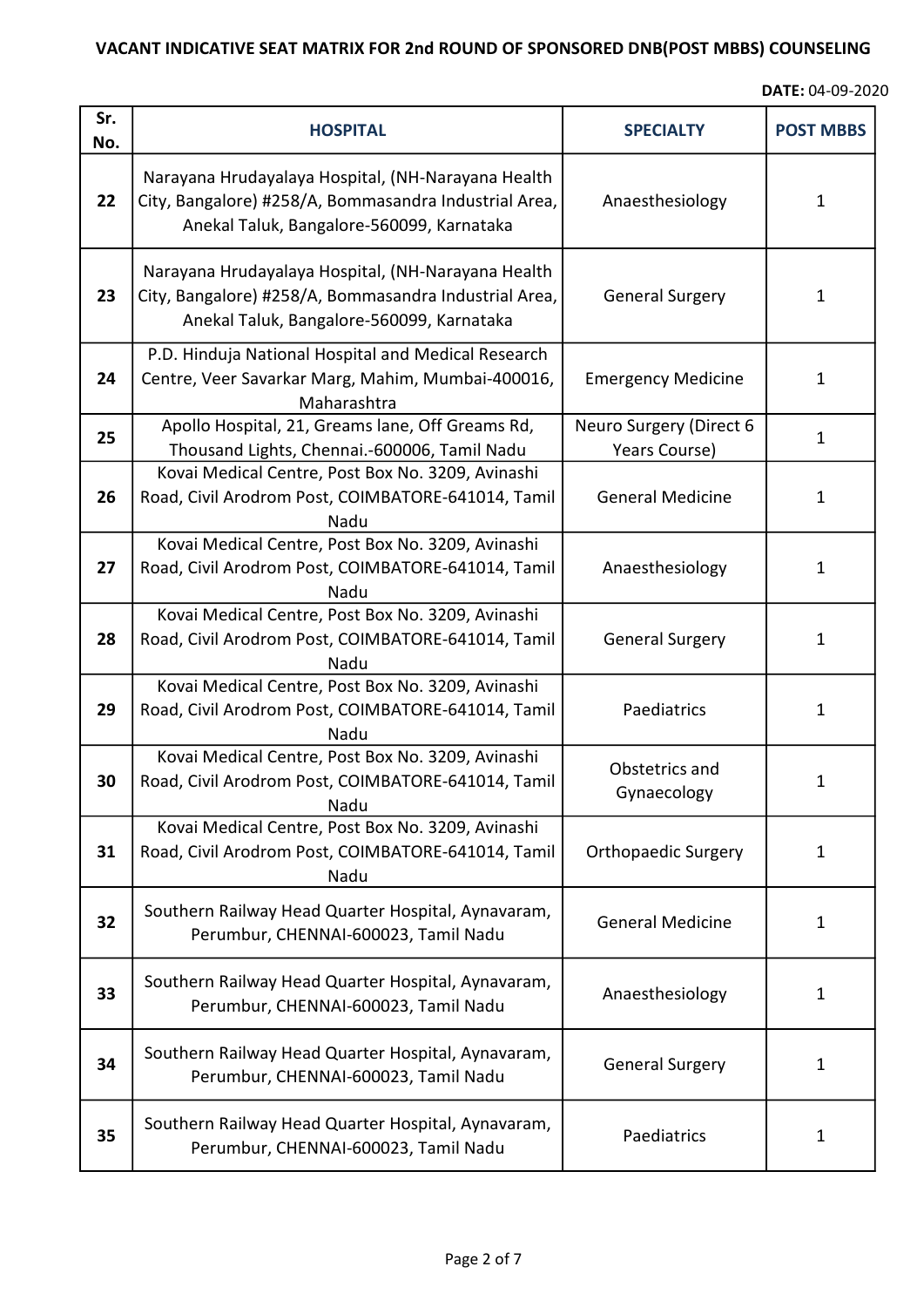| Sr.<br>No. | <b>HOSPITAL</b>                                                                                                                                                                   | <b>SPECIALTY</b>              | <b>POST MBBS</b> |
|------------|-----------------------------------------------------------------------------------------------------------------------------------------------------------------------------------|-------------------------------|------------------|
| 36         | Rabindranath Tagore International Institute of Cardiac<br>Sciences, Premises No.1489, 124, Mukundapur, E M<br>Bypass, Near Santhoshpur Connector, KOLKATA-<br>700099, West Bengal | Anaesthesiology               | $\mathbf{1}$     |
| 37         | Rabindranath Tagore International Institute of Cardiac<br>Sciences, Premises No.1489, 124, Mukundapur, E M<br>Bypass, Near Santhoshpur Connector, KOLKATA-<br>700099, West Bengal | <b>General Surgery</b>        | $\mathbf{1}$     |
| 38         | Down Town Hospital, G S Road, Dispur GUWAHATI -<br>781006, Assam                                                                                                                  | <b>General Medicine</b>       | $\mathbf{1}$     |
| 39         | Mahavir Cancer Sansthan and Research Centre,<br>Phulwari Sharif, PATNA-801505, Bihar                                                                                              | Radio Therapy                 | $\mathbf{1}$     |
| 40         | Jaipur Golden Hospital, 2, Institutional Area, Sector 3,<br>Rohini, New Delhi-110085, Delhi                                                                                       | <b>Family Medicine</b>        | $\mathbf{1}$     |
| 41         | Jaipur Golden Hospital, 2, Institutional Area, Sector 3,<br>Rohini, New Delhi-110085, Delhi                                                                                       | <b>General Surgery</b>        | $\mathbf{1}$     |
| 42         | Maharaja Agarsen Hospital, Rohtak Road, West Punjabi<br>Bagh New Delhi-110026, Delhi                                                                                              | <b>General Medicine</b>       | $\mathbf{1}$     |
| 43         | Northern Railway Central Hospital,, Basant Lane,-<br>110055, Delhi                                                                                                                | Anaesthesiology               | $\mathbf{1}$     |
| 44         | Northern Railway Central Hospital,, Basant Lane,-<br>110055, Delhi                                                                                                                | <b>General Surgery</b>        | $\mathbf{1}$     |
| 45         | Northern Railway Central Hospital,, Basant Lane,-<br>110055, Delhi                                                                                                                | Ophthalmology                 | $\mathbf{1}$     |
| 46         | Rajiv Gandhi Cancer Institute and Research Centre, Sec-<br>5, Rohini, New Delhi-110085, Delhi                                                                                     | Anaesthesiology               | 1                |
| 47         | Shri Balaji Action Medical Institute, FC-34, A-4, Paschim<br>Vihar, New Delhi-110063, Delhi                                                                                       | <b>General Medicine</b>       | 1                |
| 48         | Swami Dayanand Hospital, Shahdara-110095, Delhi                                                                                                                                   | Paediatrics                   | $\mathbf{1}$     |
| 49         | Swami Dayanand Hospital, Shahdara-110095, Delhi                                                                                                                                   | Obstetrics and<br>Gynaecology | $\mathbf{1}$     |
| 50         | Drashti Nethralaya, Chakalia Road, Near GIDC, Delsar<br>Road, Dahod, -389151, Gujarat                                                                                             | Ophthalmology                 | 1                |
| 51         | K.G. Patel Children Hospital and Jayodia Research<br>Institute,, Jalaram Marg, Kareli Baug, BARODA,-390018,<br>Gujarat                                                            | Paediatrics                   | $\mathbf{1}$     |
| 52         | Sterling Hospital, Off. Gurukul Road Behind Drive-In<br>Cinema, Ahmedabad-380052, Gujarat                                                                                         | <b>Family Medicine</b>        | $\mathbf{1}$     |
| 53         | <b>GMERS Medical College and General Hospital, Gotri</b><br>road, Vadodara-390021, Gujarat                                                                                        | Paediatrics                   | 1                |
| 54         | Shaheed Hasan Khan Mewati Government Medical<br>College, Nalhar, Nuh,-122107, Haryana                                                                                             | Anaesthesiology               | 1                |
| 55         | Bokaro General Hospital, Bokaro Steel City, Sec. 4,<br>BOKARO-827004, Jharkhand                                                                                                   | <b>General Medicine</b>       | 1                |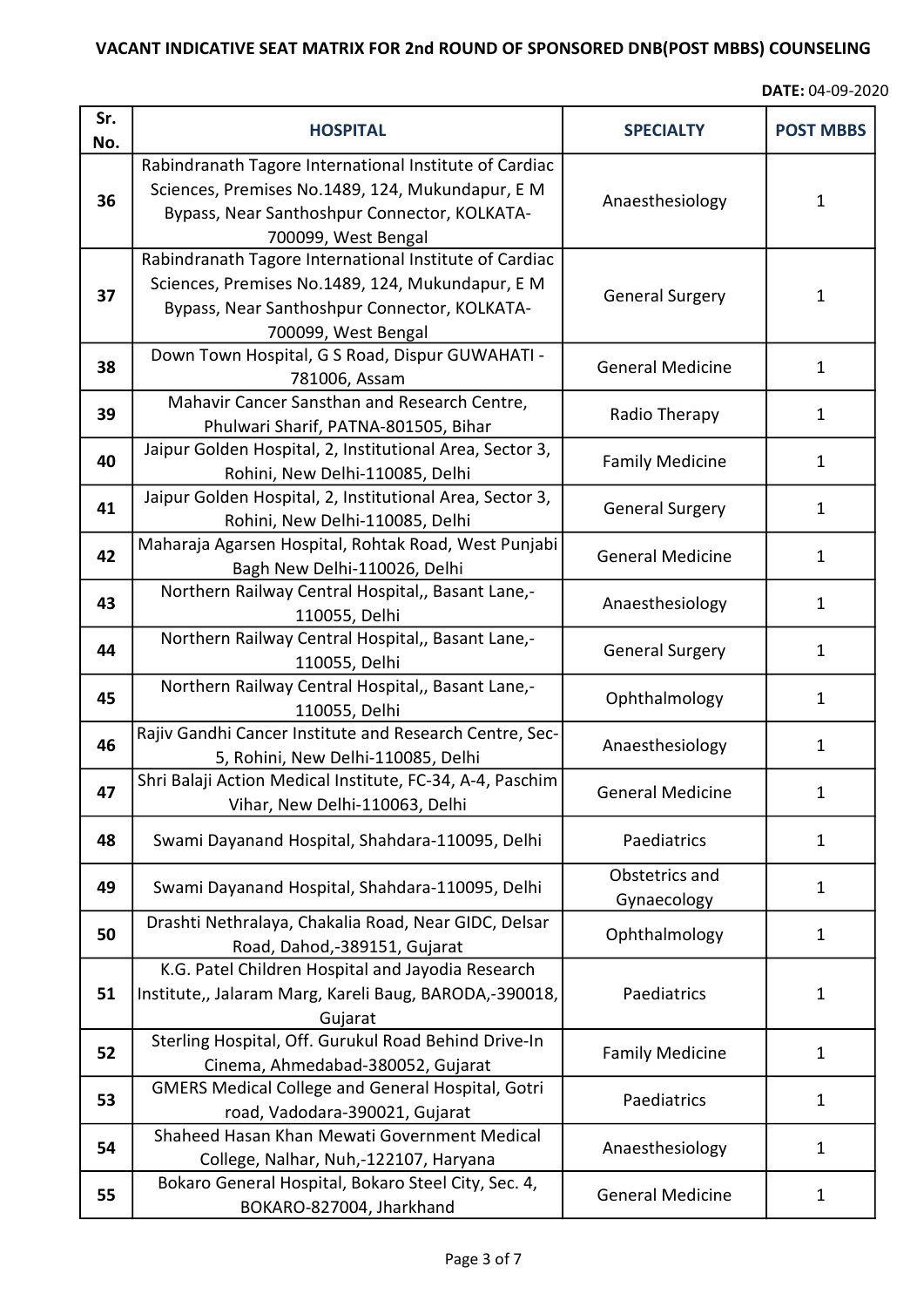| Sr.<br>No. | <b>HOSPITAL</b>                                                                                                                                                                 | <b>SPECIALTY</b>              | <b>POST MBBS</b> |
|------------|---------------------------------------------------------------------------------------------------------------------------------------------------------------------------------|-------------------------------|------------------|
| 56         | Central Hospital, Jagjiwan Nagar, Dhanbad,-826003,<br>Jharkhand                                                                                                                 | <b>General Medicine</b>       | 1                |
| 57         | Apollo Hospital, 154/11, Opp. I.I.M., Bannerghatta<br>Road, Bangalore-560076, Karnataka                                                                                         | Anaesthesiology               | 1                |
| 58         | HealthCare Global Specialty Hospital, (Formerly<br>Bangalore Institute of Oncology) Deans Office #8, P.<br>Kalinga Rao Road, Sampangiram Nagar, Bangalore-<br>560027, Karnataka | Radio Therapy                 | $\mathbf{1}$     |
| 59         | Dr. Bidaris Ashwini Hospital, B.L.D.E Road Bijapur-<br>586103, Karnataka                                                                                                        | Paediatrics                   | $\mathbf{1}$     |
| 60         | M.M. Joshi Eye Hospital, Padmanarayanalaya, Gokul<br>Road, Hosur, HUBLI-580021, Karnataka                                                                                       | Ophthalmology                 | 1                |
| 61         | St. Philomena's Hospital, No. 4, Campbell Road,<br>Viveknagar PO, Bangalore-560047, Karnataka                                                                                   | <b>General Surgery</b>        | $\mathbf{1}$     |
| 62         | Tejasvini Hospital and SSIOT, Kadri Temple Road,<br>Mangalore-575002, Karnataka                                                                                                 | <b>Orthopedic Surgery</b>     | $\mathbf{1}$     |
| 63         | Fortis Hospital, 154/9, Opp. IIMB Bannerghatta Road,<br>Bangalore-560076, Karnataka                                                                                             | Anaesthesiology               | $\mathbf{1}$     |
| 64         | Rainbow Childrens Hospital, Sy. No. 8/5, Marathahalli K<br>R Puram Outer ring road, Doddanekundi, Marathahalli,<br>Bengaluru-560037, Karnataka                                  | Paediatrics                   | $\mathbf 1$      |
| 65         | Baby Memorial Hospital, Indira Gandhi Road,<br>Kozhikode -673004, Kerala                                                                                                        | Anaesthesiology               | 1                |
| 66         | Baby Memorial Hospital, Indira Gandhi Road,<br>Kozhikode -673004, Kerala                                                                                                        | <b>General Medicine</b>       | $\mathbf{1}$     |
| 67         | Baby Memorial Hospital, Indira Gandhi Road,<br>Kozhikode -673004, Kerala                                                                                                        | Paediatrics                   | 1                |
| 68         | Baby Memorial Hospital, Indira Gandhi Road,<br>Kozhikode -673004, Kerala                                                                                                        | <b>Emergency Medicine</b>     | $\mathbf{1}$     |
| 69         | Lourdes Hospital, Pachalam, Ernakulam, Cochin-<br>682012, Kerala                                                                                                                | <b>General Medicine</b>       | 1                |
| 70         | Lourdes Hospital, Pachalam, Ernakulam, Cochin-<br>682012, Kerala                                                                                                                | <b>General Surgery</b>        | $\mathbf{1}$     |
| 71         | Lourdes Hospital, Pachalam, Ernakulam, Cochin-<br>682012, Kerala                                                                                                                | <b>Family Medicine</b>        | 1                |
| 72         | Malabar Institute of Medical Sciences, Mini Bye Pass,<br>Govindapuram, Calicut-673016, Kerala                                                                                   | <b>General Medicine</b>       | $\mathbf{1}$     |
| 73         | Sree Gokulam Medical College Research Foundation,<br>Venjaramoodu P.O., Thiruvananthapuram-695607,<br>Kerala                                                                    | <b>Emergency Medicine</b>     | $\mathbf 1$      |
| 74         | IQRAA International Hospital and Research Centre,<br>Malaparamba, Calicut-673009, Kerala                                                                                        | Obstetrics and<br>Gynaecology | $\mathbf{1}$     |
| 75         | Kannur Medical College Hospital, Anjarakandy Po,<br>Kannur-670612, Kerala                                                                                                       | <b>General Medicine</b>       | 1                |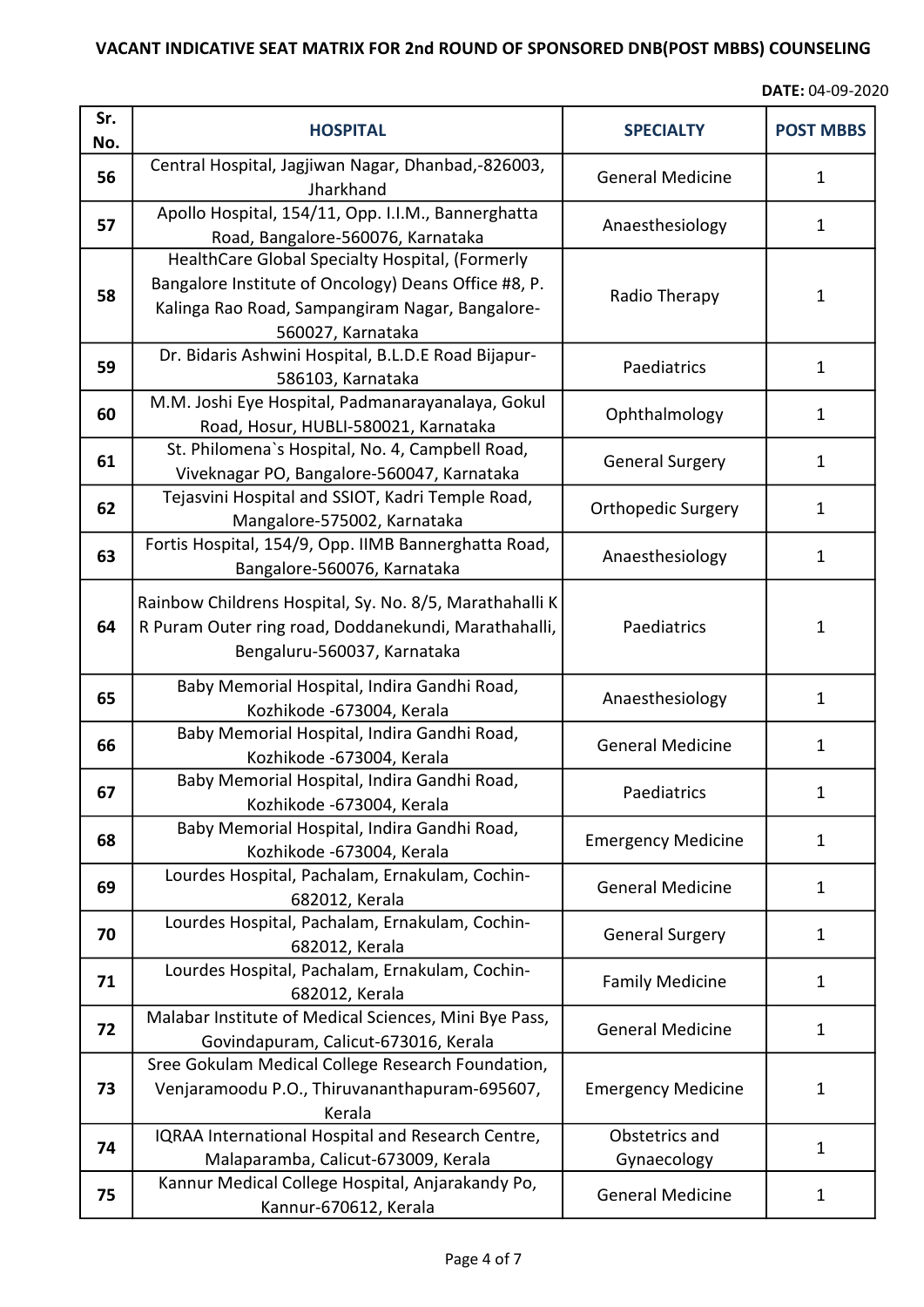| Sr.<br>No. | <b>HOSPITAL</b>                                                                                                                       | <b>SPECIALTY</b>                                          | <b>POST MBBS</b> |
|------------|---------------------------------------------------------------------------------------------------------------------------------------|-----------------------------------------------------------|------------------|
| 76         | Bombay Hospital, IDA Scheme no 94/95, Ring Road,<br>Indore-452010, Madhya Pradesh                                                     | Anaesthesiology                                           | 1                |
| 77         | Bombay Hospital, IDA Scheme no 94/95, Ring Road,<br>Indore-452010, Madhya Pradesh                                                     | <b>General Medicine</b>                                   | 1                |
| 78         | Aditya Birla Memorial Hospital, P.O. Chinchwad, Pune-<br>411033, Maharashtra                                                          | Anaesthesiology                                           | 1                |
| 79         | Aditya Birla Memorial Hospital, P.O. Chinchwad, Pune-<br>411033, Maharashtra                                                          | <b>Family Medicine</b>                                    | 1                |
| 80         | Anand Rishiji Hospital and Medical Research Centre,<br>124-A, Anand Rishiji Marg, Ahmednagar-414001,<br>Maharashtra                   | Anaesthesiology                                           | 1                |
| 81         | Asian Heart Institute and Research Centre, G/N Block,<br>Bandra Kurla Complex, Bandra East, Mumbai-400051,<br>Maharashtra             | <b>Cardio Thoracic Surgery</b><br>(Direct 6 Years Course) | 1                |
| 82         | Bhabha Atomic Research Centre and Hospital,<br>Anushakti Nagar, MUMBAI-400094, Maharashtra                                            | <b>General Medicine</b>                                   | 1                |
| 83         | Dr. Hedgewar Rugnalaya, Near Gajanan Maharaj<br>Mandir, Garkheda, Aurangabad-431005, Maharashtra                                      | <b>General Surgery</b>                                    | $\mathbf{1}$     |
| 84         | Holy Family Hospital, St. Andrew's Road, Bandra West,<br>Mumbai-400050, Maharashtra                                                   | <b>General Medicine</b>                                   | $\mathbf{1}$     |
| 85         | Inlaks and Budhrani Hospital, 7-9, Koregaon Park, Pune-<br>411001, Maharashtra                                                        | <b>General Medicine</b>                                   | 1                |
| 86         | Jagjivan Ram Railway Hospital, Maratha Mandir Road,<br>Mumbai Central, Mumbai-400008, Maharashtra                                     | <b>General Medicine</b>                                   | $\mathbf 1$      |
| 87         | Jehangir Hospital, 32, Sassoon Road, Pune -411001,<br>Maharashtra                                                                     | <b>Family Medicine</b>                                    | 1                |
| 88         | Jehangir Hospital, 32, Sassoon Road, Pune -411001,<br>Maharashtra                                                                     | Anaesthesiology                                           | $\mathbf{1}$     |
| 89         | Jehangir Hospital, 32, Sassoon Road, Pune -411001,<br>Maharashtra                                                                     | <b>Emergency Medicine</b>                                 | 1                |
| 90         | Noble Hospital, 153, Magarpatta City Road, Hadapsar,<br>Pune-411013, Maharashtra                                                      | <b>General Medicine</b>                                   | $\mathbf{1}$     |
| 91         | Poona Hospital and Research Centre, 27 Sadashivpeth,<br>Pune-411030, Maharashtra                                                      | <b>General Surgery</b>                                    | $\mathbf{1}$     |
| 92         | Rajarshee Chhatrapati Shahu Maharaj Government<br>Medical College, CPR Hospital Campus, Dasara Chowk,<br>Kolhapur-416002, Maharashtra | <b>General Medicine</b>                                   | 1                |
| 93         | Rajarshee Chhatrapati Shahu Maharaj Government<br>Medical College, CPR Hospital Campus, Dasara Chowk,<br>Kolhapur-416002, Maharashtra | Paediatrics                                               | 1                |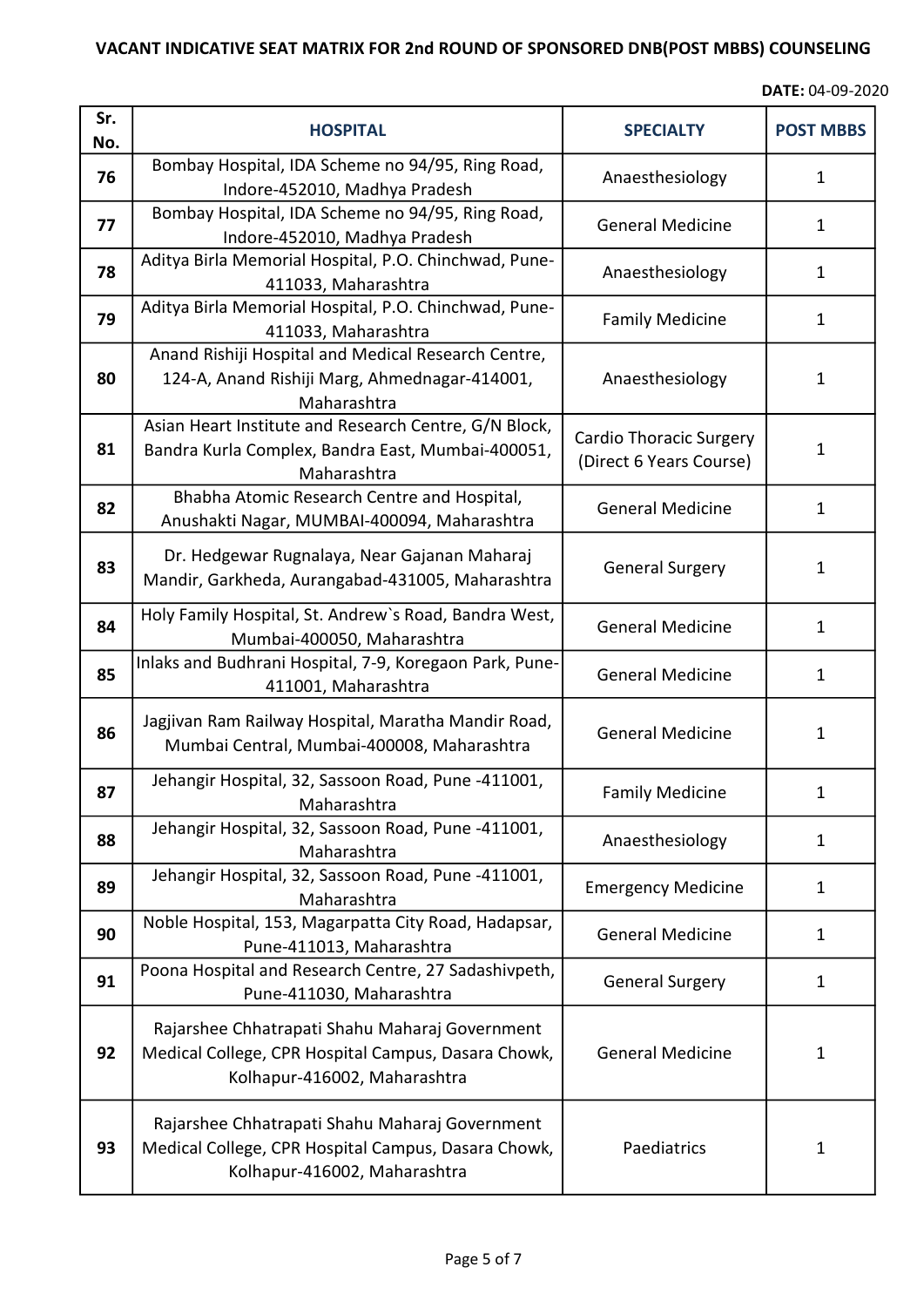| Sr.<br>No. | <b>HOSPITAL</b>                                                                                                                              | <b>SPECIALTY</b>              | <b>POST MBBS</b> |
|------------|----------------------------------------------------------------------------------------------------------------------------------------------|-------------------------------|------------------|
| 94         | Rajarshee Chhatrapati Shahu Maharaj Government<br>Medical College, CPR Hospital Campus, Dasara Chowk,<br>Kolhapur-416002, Maharashtra        | Anaesthesiology               | 1                |
| 95         | Rajarshee Chhatrapati Shahu Maharaj Government<br>Medical College, CPR Hospital Campus, Dasara Chowk,<br>Kolhapur-416002, Maharashtra        | <b>General Surgery</b>        | $\mathbf{1}$     |
| 96         | Rajarshee Chhatrapati Shahu Maharaj Government<br>Medical College, CPR Hospital Campus, Dasara Chowk,<br>Kolhapur-416002, Maharashtra        | Obstetrics and<br>Gynaecology | $\mathbf{1}$     |
| 97         | Saifee Hospital, Post Box 3771, 15/17, Maharshi Karve<br>Marg, Mumbai-400004, Maharashtra                                                    | <b>General Surgery</b>        | $\mathbf{1}$     |
| 98         | Ispat General Hospital, IGH, Sector-19,-769005, Orissa                                                                                       | <b>General Medicine</b>       | $\mathbf{1}$     |
| 99         | Ispat General Hospital, IGH, Sector-19,-769005, Orissa                                                                                       | Anaesthesiology               | $\mathbf{1}$     |
| 100        | Arvind Eye Hospital, Abishekapakkam Road, -605007,<br>Pondicherry                                                                            | Ophthalmology                 | $\mathbf{1}$     |
| 101        | Rajiv Gandhi Government Women and Children<br>Hospital, (Formerly Indira Gandhi. General Hospital)<br>Ellapillaichavady,-605011, Pondicherry | Obstetrics and<br>Gynaecology | $\mathbf{1}$     |
| 102        | Amandeep Hospital, G.T.Road, Model Town, Amritsar-<br>143001, Punjab                                                                         | <b>Orthopedic Surgery</b>     | $\mathbf{1}$     |
| 103        | C.S.I. Kalyani General Hospital,, 15, Dr. Radhakrishnan<br>Salai Mylapore, Chennai,-600004, Tamil Nadu                                       | <b>Family Medicine</b>        | $\mathbf{1}$     |
| 104        | Christian Fellowship Hospital, Palani Main Road,<br>Oddanchatram DINDIGUL DIST-624619, Tamil Nadu                                            | <b>General Medicine</b>       | 1                |
| 105        | Christian Fellowship Hospital, Palani Main Road,<br>Oddanchatram DINDIGUL DIST-624619, Tamil Nadu                                            | <b>Family Medicine</b>        | $\mathbf{1}$     |
| 106        | Dr. Agarwal's Eye Hospital and Research Centre, 19<br>Cathedral Road CHENNAI-600086, Tamil Nadu                                              | Ophthalmology                 | $\mathbf{1}$     |
| 107        | Ganga Medical Centre and Hospital, 313,<br>Mettupalayam Road, Coimbatore-641043, Tamil Nadu                                                  | <b>Orthopaedic Surgery</b>    | $\mathbf{1}$     |
| 108        | Ganga Medical Centre and Hospital, 313,<br>Mettupalayam Road, Coimbatore-641043, Tamil Nadu                                                  | Anaesthesiology               | 1                |
| 109        | Kanchi Kamakoti Childs Trust Hospital, 12A, Nageswara<br>Road, Nungambakkam, CHENNAI-34, Tamil Nadu                                          | Paediatrics                   | 1                |